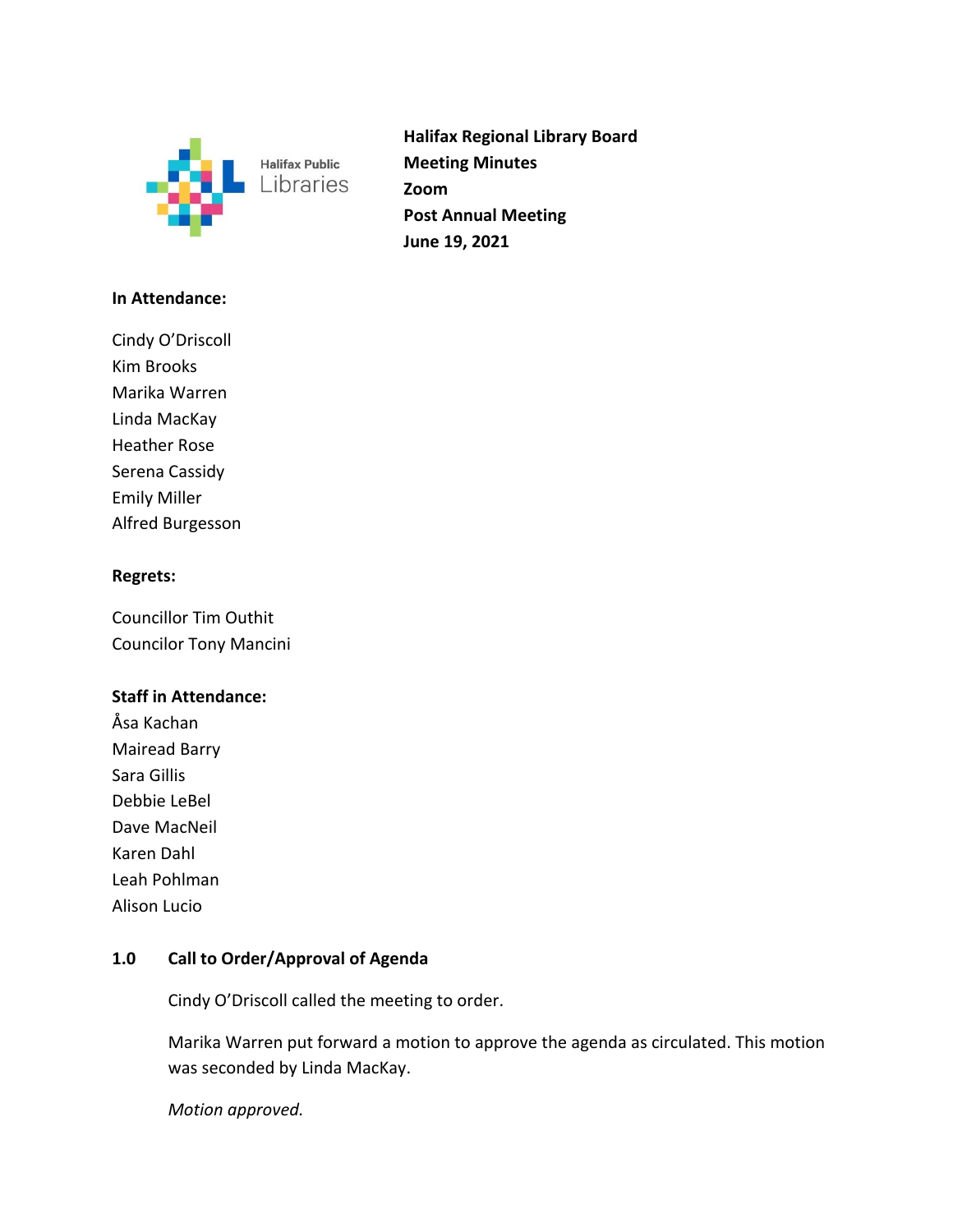## **2.0 Chair's Opening Remarks**

 Cindy O'Driscoll thanked Board members for attending the Annual Meeting, which was once again online due to the pandemic restrictions. Next year we all hope that we will be able to gather safely and in‐person. As this was the end of her term as Board Chair, Ms. O'Driscoll thanked all of the staff who have supported her in her role over the past couple of years.

## **3.0 Chief Librarian & CEO Report**

Åsa Kachan provided a verbal update to the Board in advance of the summer break. Certainly the most exciting news is that the Library doors have once again re‐opened to the public. Customers have expressed their gratitude by leaving notes of thanks and letting staff know how happy they are to have their Library back open. This lock‐down went very smoothly, and that was thanks to the staff who quickly re-implemented measures and shifted back to having the public spaces closed. Our branches have been exemplary in providing our communities with services throughout the pandemic – whether our spaces were open or closed to the public.

Dartmouth North is currently under renovations and is expected to re‐open late summer. As months go by, we will schedule a Board tour to see the lovely changes happening.

Åsa Kachan spoke to the recent SWP (Strategic Workforce Planning) Town Halls that were held for all Library staff. Management anticipates that in August/Spetember that staff will begin to match and assess placements. We are waiting to hear from the Union regarding the vote of the MOU, as that will have significant impacts to how the SWP is rolled out.

Ms. Kachan thanked the many staff for their work on the successful Annual Meeting.

# **4.0 Election of Officers – Announcement of Committee Chairs**

For this portion of the meeting, Åsa Kachan, CEO and Chief Librarian, assumed the position of meeting Chair.

Åsa Kachan requested a motion to declare all Board Executive positions vacant. This motion was put forth by Kim Brooks seconded by Heather Rose.

*Motion approved.* 

### **Election of Board Chair**

Åsa Kachan asked for nominations for the positon of Board Chair.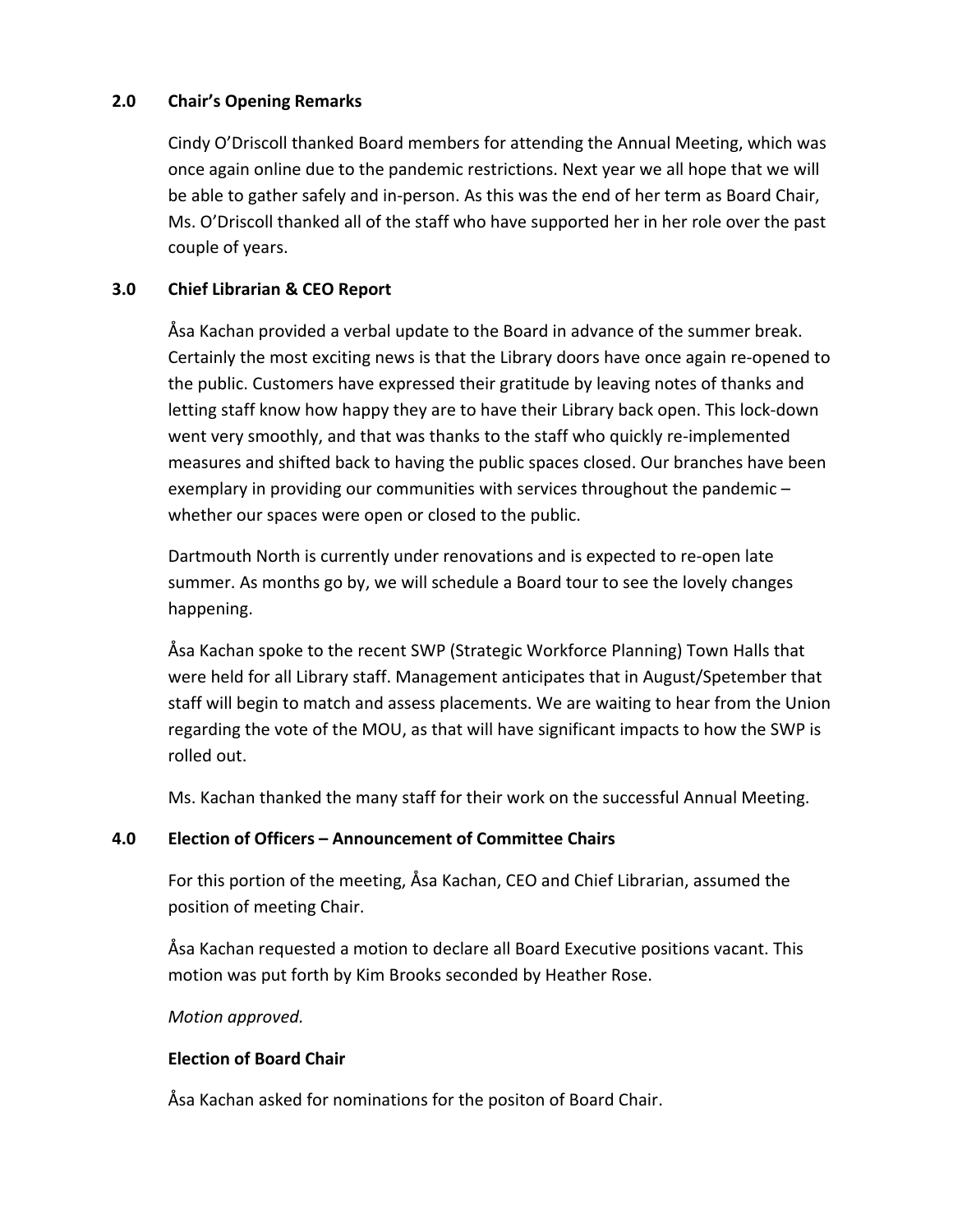Cindy O'Driscoll put forth a motion to nominate Kim Brooks for the position of Board Chair. This motion was seconded by Marika Warren.

### *Motion accepted.*

Kim Brooks accepted the nomination for Board Chair.

With there being no further nominations for Chair, Marika Warren put forth a motion to close nominations for the Chair position. This motion was seconded by Heather Rose.

## *Motion approved.*

Kim Brooks was declared Board Chair.

At this time, Kim Brooks assumed the position of the Board Chair, and continued with the approved agenda.

## **Election of Vice Chair**

Kim Brooks called for a motion to open nominations for Vice‐Chair. Alfred Burgesson put forth this motion and the motion was seconded by Linda MacKay.

Cindy O'Driscoll put forth a motion to nominate Marika Warren as Vice‐Chair. This motion was seconded by Heather Rose.

### *Motion approved.*

Marika Warren accepted the nomination for Vice‐Chair.

With there being no further nominations for this position, Heather Rose put forth a motion to close nomination for the Vice‐Chair position. This motion was seconded by Alfred Burgesson.

### *Motion approved.*

Marika Warren was declared Board Vice‐Chair.

Kim Brooks informed that Board that Linda MacKay has kindly agreed to Chair the Finance & Audit Committee of the Board. Marika Warren has agreed to serve as Chair of the Planning & Performance Committee, as the Vice‐Chair usually also serves as this Committee Chair.

The Board congratulated the elected officers of the Board.